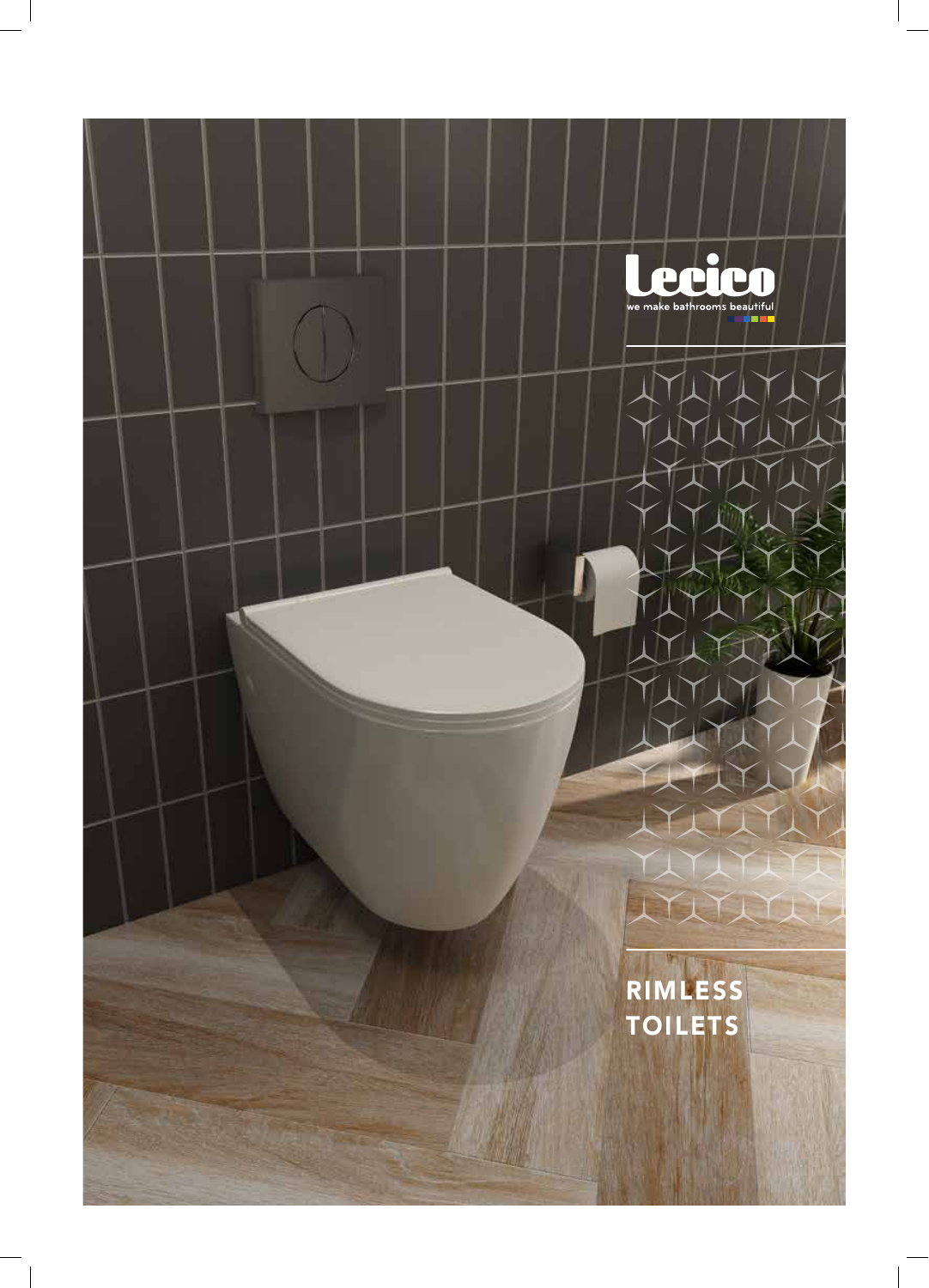| <b>C2 SQUARED WALL HUNG RIMLESS PAN</b>                             |  |
|---------------------------------------------------------------------|--|
| <b>LAGUNA RIMLESS BACK-TO-WALL</b><br>RAISED HEIGHT MEDICAL PAN 1   |  |
| GEO RIMLESS WALL-HUNG PAN 2                                         |  |
| <b>MATRIX RIMLESS WALL-HUNG PAN</b><br><b>WITH SOFT CLOSE SEAT3</b> |  |
| <b>VOLTA RIMLESS WALL-HUNG PAN</b><br><b>WITH SOFT CLOSE SEAT 4</b> |  |
| ZAMBEZI RIMLESS WALL-HUNG PAN                                       |  |

# **INDEX SAY GOODBYE TO UNHYGIENIC TOILETS**

RIMLESS toilets are quick and easy to clean, and to keep clean. Without rims, there is much less grim and germ build-up. Without the rim, and, with the advanced flushing system that washes germs away, rimless toilets provide a MORE HYGIENIC day-to-day experience.

What's not to love about Lecico's rimless toilets?

**ZAMBEZI WALL HUNG PAN<br>WITH SOFT CLOSE SEAT** 



NO RIM - SMOOTH AND FLUSH ON THE INSIDE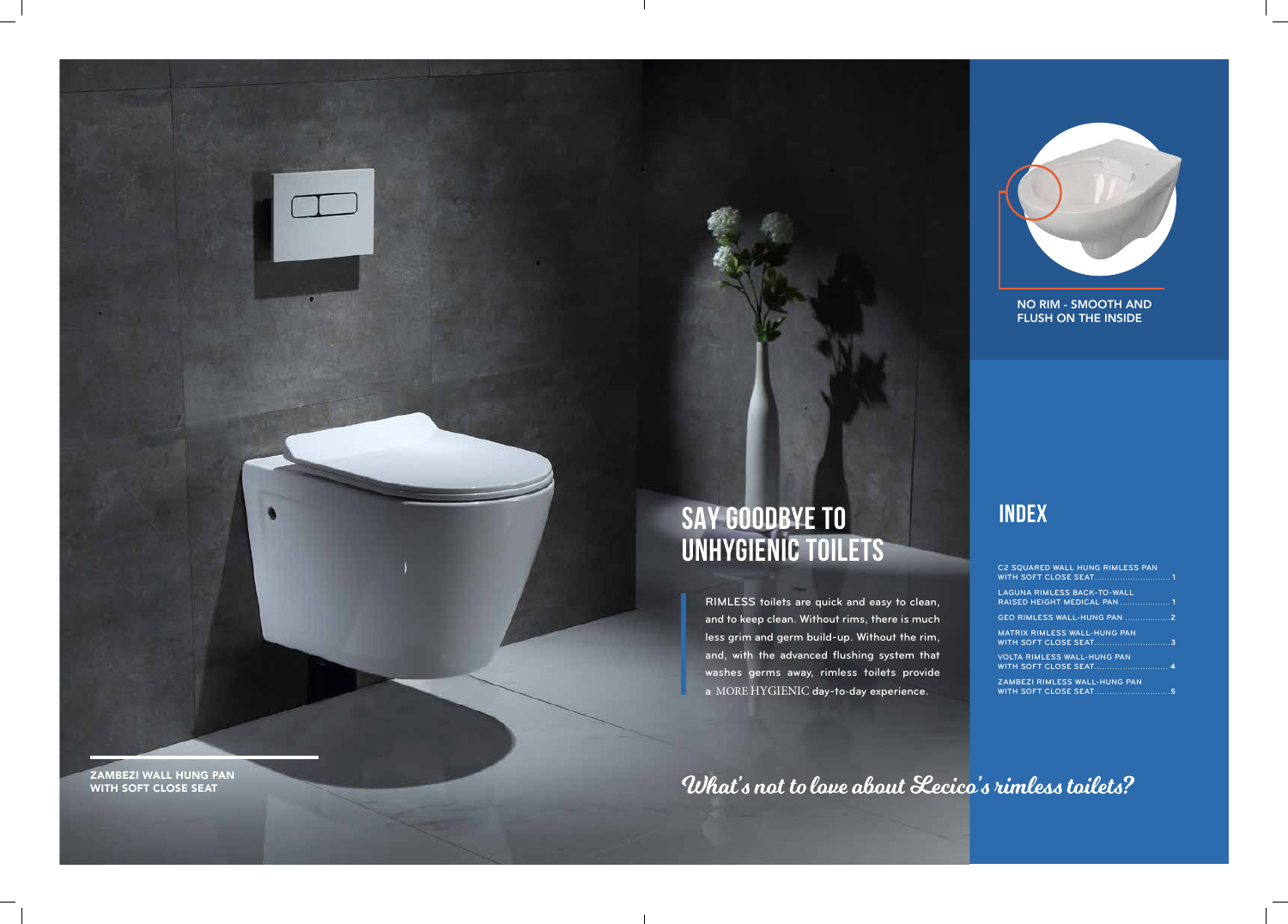### C2 SQUARED WALL HUNG RIMLESS PAN WITH SOFT CLOSE SEAT

CODE NO: C2SDUOWHU0SCSBE <sup>|</sup> W 350 | H 400 | D 528

Strong square aesthetic. Modern. Versatile.

## LAGUNA RIMLESS BACK-TO-WALL RAISED HEIGHT MEDICAL PAN

CODE NO: LAGPANBTW0RIMUE <sup>|</sup> W 360 | H 475 | D 745

Raised height for assisted mobility usage. Perfect for any installation wanting to ensure accessible ease of use. Ideal for medical and sterile environments.



















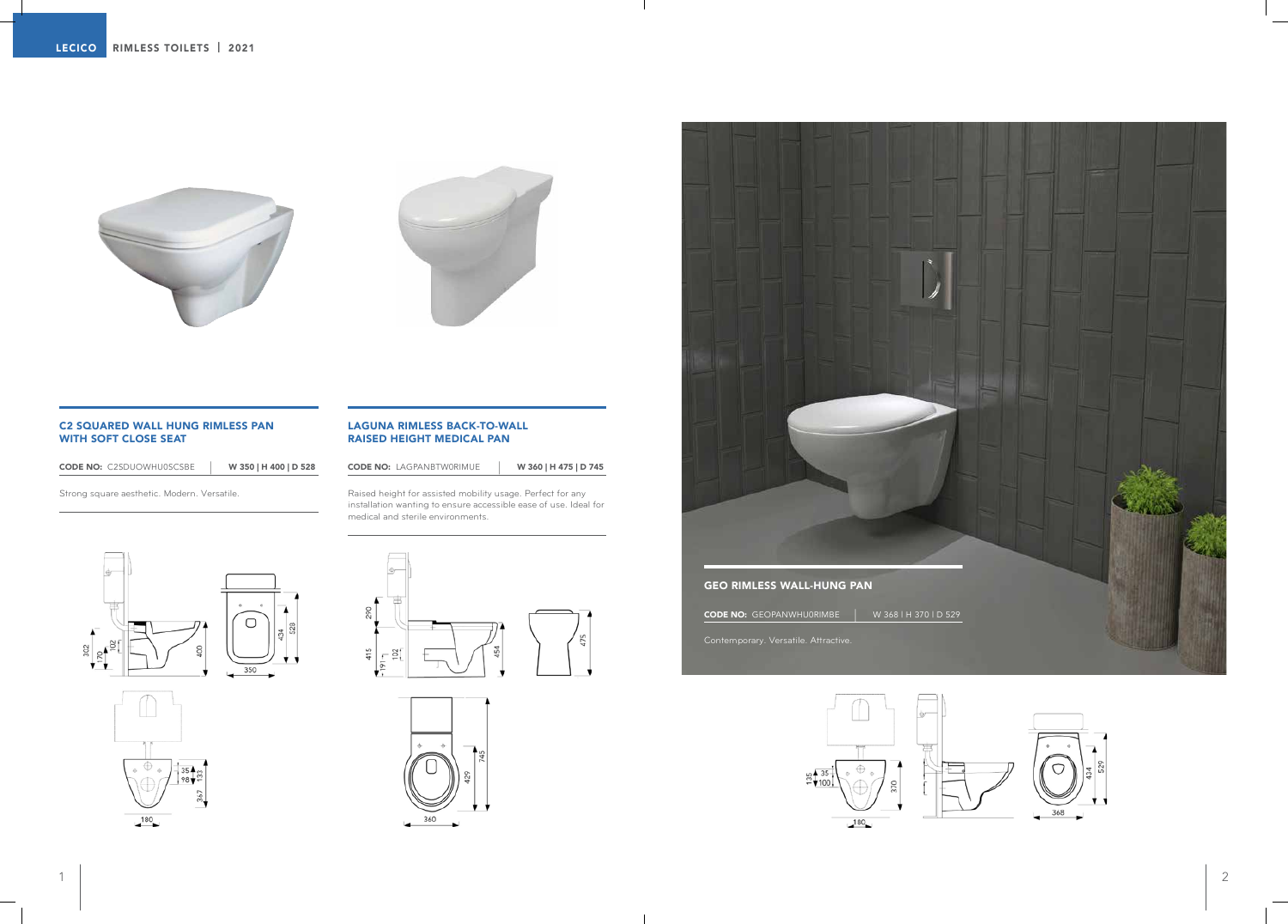# MATRIX RIMLESS WALL-HUNG PAN WITH SOFT CLOSE SEAT

CODE NO: MATDUOWHU0SCSUE <sup>|</sup> W 366 | H 353 | D 540

Indulgent but practical. Contemporary. Curvaceous beauty.





### VOLTA RIMLESS WALL-HUNG PAN WITH SOFT CLOSE SEAT

CODE NO: VOLDUOWHU0SCSBC <sup>|</sup> W 345 | H 340 | D 510

Modern beauty. Sleek practicality. Elegant.



 $\blacksquare$